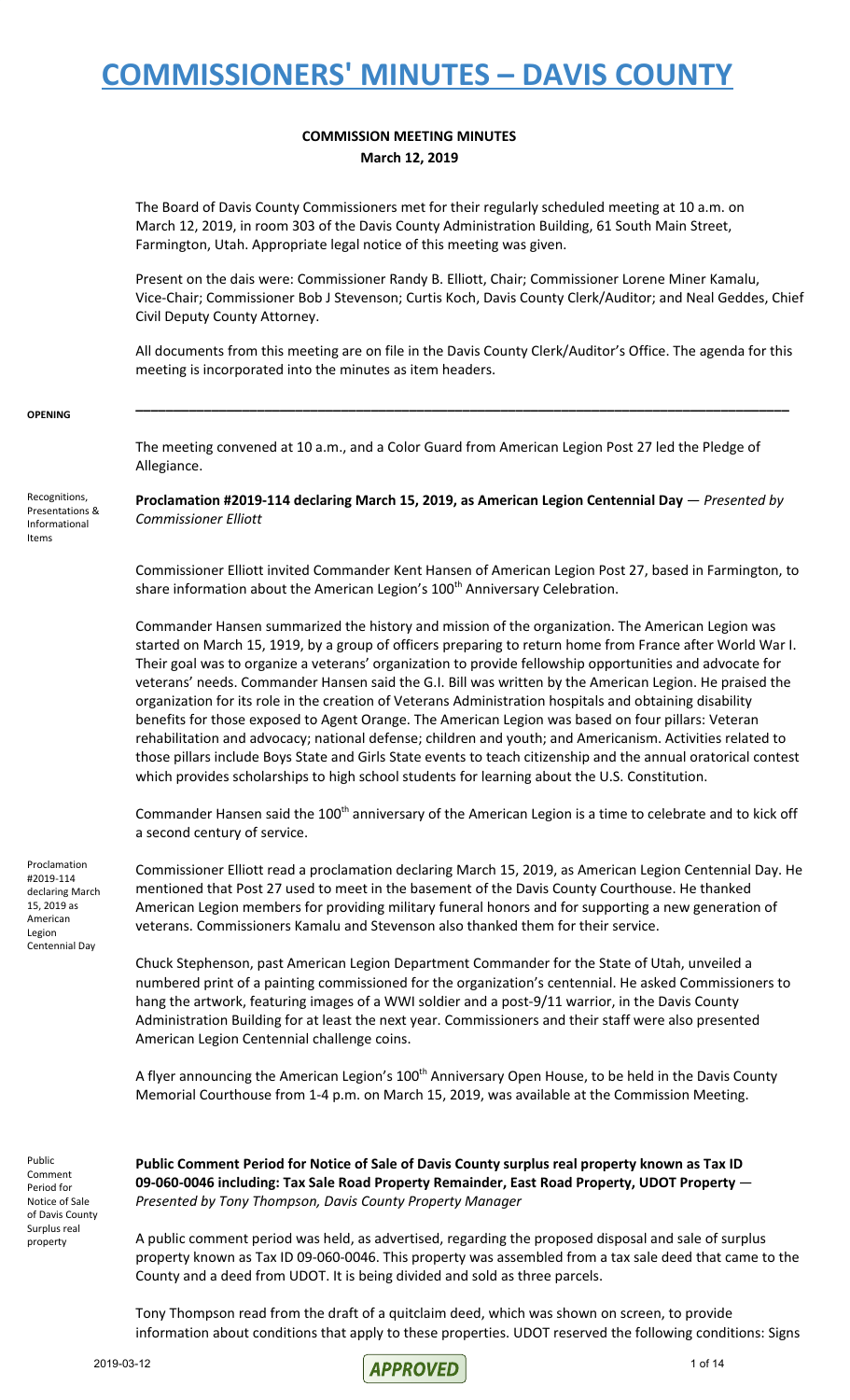on the property are limited to only those for the sale, lease, or hire of the tract or for the principals' activities conducted on the land; the grantor has the right to use abutting state property for highway purposes; rights to air, light, view, and visibility over and across the abutting State property are excluded; present or future construction on the adjacent highway may restrict or obstruct air, light, view, and visibility; rights of way and restrictions appearing of record are enforceable; junkyards shall not be established or maintained on the property. Davis County advises that this property has been tax-exempt but going forward will be subject to real estate taxes, property taxes, and any and all unrecorded leases, easements and right-of-ways on the property. Information has been given to the County indicating that there are leases with UDOT on the property. The property will be sold during the next Commission Meeting.

A map of the surplus property was shown, giving the location of the three parcels in relation to each other. • Tax Sale Road Property Remainder. For this parcel, the value has been established as a minimum bid of \$16,100. Four property owners have easements across this property. The County is not doing anything with the existing easements, and they'll remain in force as they are.

• East Road Property. The Notice of Sale advertised this parcel as a preferential sale. If the party with the first option does not buy it, the parcel will then go through an open bid process.

• UDOT Property.

Commissioner Elliott opened a public comment period.

**Timothy Rasmussen** said he owns three acres adjacent to the UDOT Property, north and west. He noted the East Road Property is listed as a preferential sale and assumed it's because there's a landowner with adjoining property.

"I'm feeling that I would like to have the same courtesy extended to me since I'm the only adjoining landowner to the UDOT piece of property," he said. "I would ask this Commission to reconsider and make that a preferential sale also, so that it doesn't have to go to a public auction."

Mr. Rasmussen said the public is not going to be aware of a secondary water line running through this property making it so the parcel can't be built on.

**Hellen Peterson** said the original property owner set it up so all the landowners in the area would have easements. She suggested that the property be divided among the four landowners who have the easements.

"Where it goes through our property, have it added to our property description as part of our property because it already is part of our property," she said. "If we have to buy it and pay for it – that reeks as double taxation for me."

She said this issue has been going on for almost 60 years, and that \$16,000 is a bit much.

Seeing no further comments, Commissioner Elliott closed the public comment period.

**Tony Thompson** said to try to break it up, other than what's on the record, would be problematic and require property owners getting together to create legal descriptions to accommodate what was suggested. The County's interest is to get this back in private ownership, and on the tax roll, after which the parties involved are encouraged to get together and do what they would like with it. If it's included in their legal description that would probably be a good thing, but it's beyond the County's scope.

**Commissioners** asked if what Ms. Peterson suggested could be done by landowners after the sale. Tony answered affirmatively.

**Tony Thompson** said he believes there is a little space between Mr. Rasmussen's property and the UDOT Property that UDOT still owns.

He also said the values were established by the County Assessor's Office based on what they would tax the property as if it was assembled with the abutting properties as a road purpose. The East Road Property was valued at a little more because it has a detached garage structure on it.

**Commissioner Elliott** re-opened the Public Comment Period for one exception.

**Timothy Rasmussen** said the UDOT piece of property used to be part of the property he owns. His understanding is that an adjoining landowner who used to own the piece of property is given first right of refusal. This process is taking that right away from the adjoining landowner. He also said identifying the

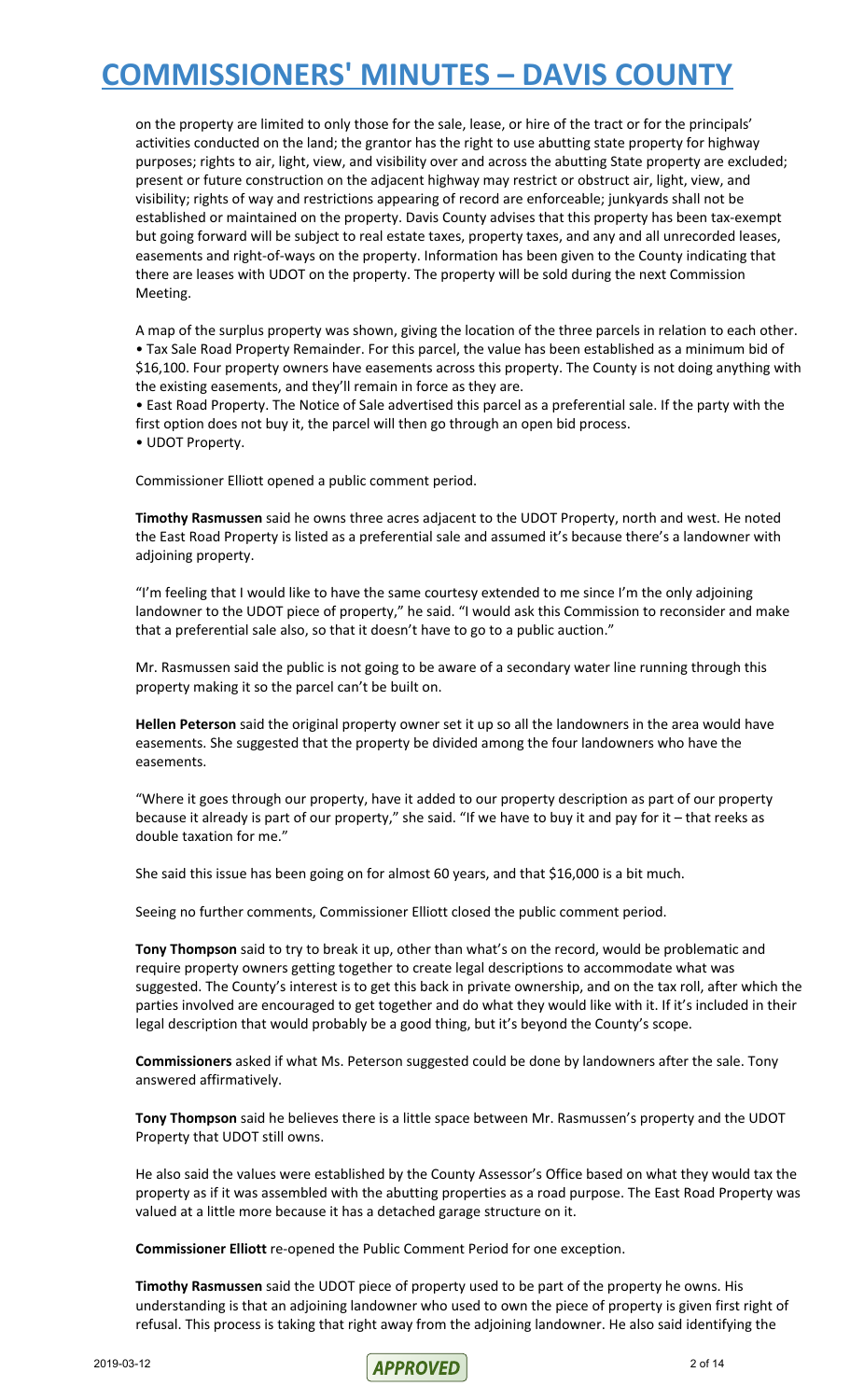East Property as a preferential sale, but not giving him the same courtesy on his piece of property, is a disservice to the public.

**Commissioner Elliott** said he understands Mr. Rasmussen's sentiments because he has a property in West Farmington that he's waiting for UDOT to surplus.

**Tony Thompson** said he believes the right of first refusal on a property taken through UDOT is through condemnation, not when it's a willing buyer/willing seller. He again stated there's a piece of UDOT-owned land between Mr. Rasmussen's property and the piece being sold, so it doesn't abut right up to Mr. Rasmussen's land.

**Commissioners** asked for clarification on whether there are legal problems with allowing Mr. Rasmussen right of first refusal.

**Neal Geddes**, Chief Civil Deputy County Attorney, said they could look at the County ordinance.

**Commissioner Elliott** thanked everyone involved for their attendance and bringing forward new information. That information will be taken into consideration and discussed with the Property Committee and County Attorneys.

**Notice #2019-113 of HUD Annual Community Assessments for FY16 and FY17** — *Presented by Stephen Lyon, Davis County Grants Administrator*

The County received a 28-page letter from the U.S. Department of Housing and Urban Development (HUD), in December, regarding the Fiscal Year 2016-2017 Annual Community Assessments. The letter discussed two findings and 101 items to be cleaned up within the program. The County responded with an 18-page letter back to HUD within the 30 days of response. A second letter from HUD, received Feb. 28, notified the County that there is still one finding. The finding is that the County owes them \$643.95 due to being 30 percent over the 15 percent public services cap for Fiscal Year 17 and Fiscal Year 16. That percent was brought down by re-identifying spending. The other finding was termed as a Universal Relocation Act and Acquisition (URA) violation in the public services; the County was able to work through the issue with Davis Behavioral Health to get that reinstated.

The County has since made improvements to the program and implemented an online grant system. A contractor has been hired to help with process improvement and environmental reviews. Fiscal Year 16/Program Year 16 contracts have been closed out. The County is 45 percent through Fiscal Year 17 and 20 percent through Fiscal Year 18. The grant program was paused for almost 18 months due to a hold by HUD. On Nov. 30 of this last year, the County received notice it could start spending monies again.

The program is making significant progress, but this Annual Community Assessment did need to be noticed to the Commission and put into the public record. It will also be noticed onto the website. Stephen said the initial fine the County was facing was \$120,000.

Clerk/Auditor Curtis Koch acknowledged the efforts of Stephen Lyon and Heidi Voordeckers, Davis County Chief Deputy Audit/Finance. Restructuring and reorganizing has not been an easy task, but the work to get the amount owed down to \$600 is certainly appreciated.

**PUBLIC COMMENTS** Members of the public were invited to make comments to the Commission. There were no comments.

**BUSINESS/ ACTION**

Notice #2019-113 of HUD Annual Community Assessments for FY16 and FY17

> **Proclamation #2019-114 declaring March 15, 2019, as American Legion Centennial Day** — *Presented by Commissioner Elliott*

> **\_\_\_\_\_\_\_\_\_\_\_\_\_\_\_\_\_\_\_\_\_\_\_\_\_\_\_\_\_\_\_\_\_\_\_\_\_\_\_\_\_\_\_\_\_\_\_\_\_\_\_\_\_\_\_\_\_\_\_\_\_\_\_\_\_\_\_\_\_\_\_\_\_\_\_\_\_\_\_\_\_\_\_\_\_\_**

[This item was moved to the Recognitions, Presentations and Informational Items portion of the meeting.]

Grant of Easement #2019-115 for ingress and

**Grant of Easement #2019-115 for ingress and egress over surplus real property Tax ID 09-060-0046, the UDOT Property, to Richard C. Petersen Family Trust, Hellen M. Petersen Successor Trustee, Shirley R.**

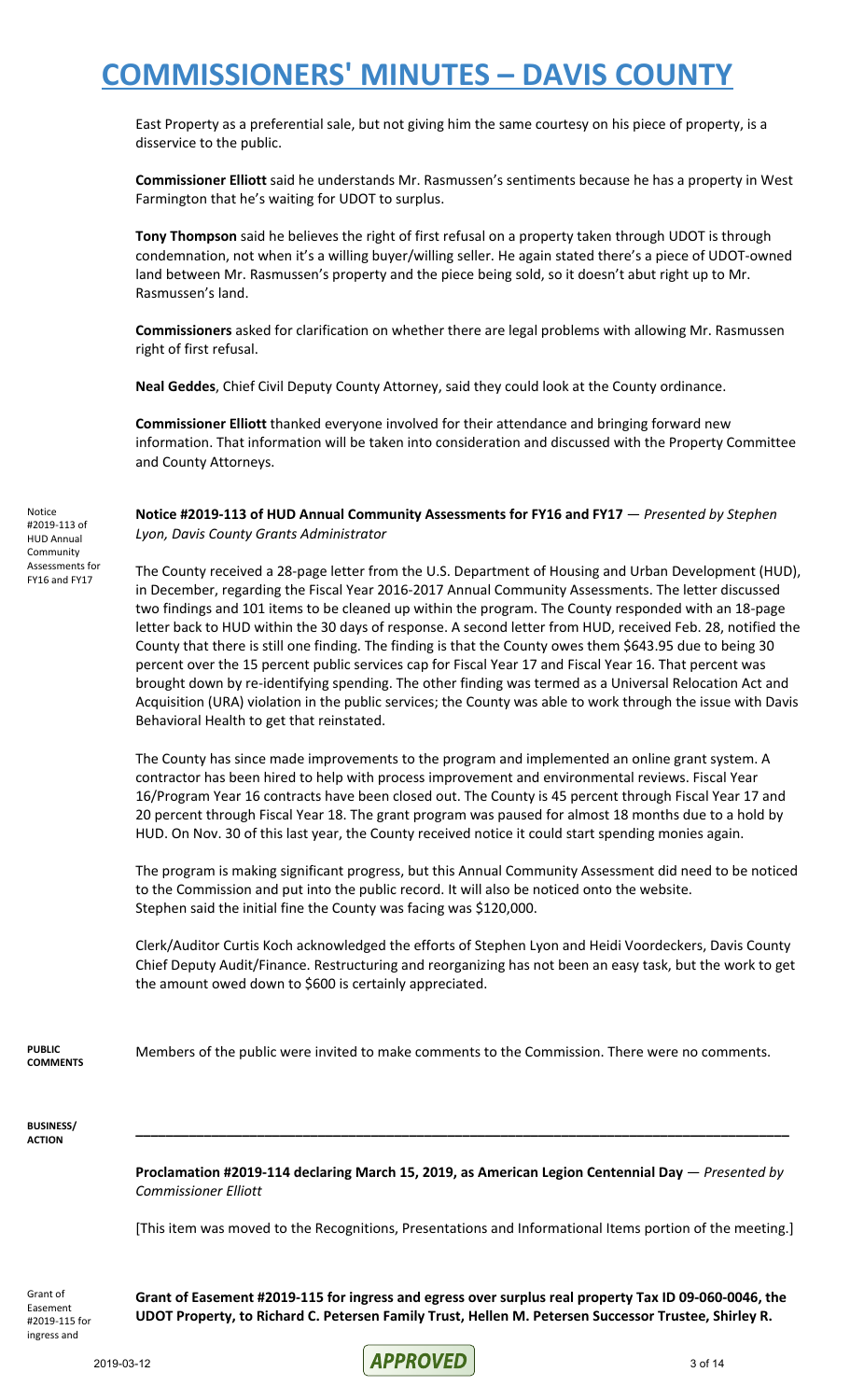egress over surplus real property Tax ID 09-060-0046, UDOT Property **Hardy, Paul D. Losee & Carolyn B. Losee, and Semper Fi Partners, LLC; authorize execution/recording of grant of easement** — *Presented by Tony Thompson, Davis County Property Manager*

A grant of easement was presented for property identified as Tax ID 09-060-0046, dealing with the UDOT portion of the property. The grant is for ingress and egress to the four property owners who are down the right-of-way: Richard C. Peterson Family Trust, Hellen Peterson Successor Trustee, Shirley Hardy, Paul, and Carolyn Losee, and Semper Fi Partners, LLC. The Property Committee recommended that this easement be recorded over this property again to align the route they're using at the present time and allow the County to go ahead with the surplus sale.

Commissioners verified that approving the grant of easement would still allow for possible actions discussed during the public comment period for the Notice of Sale.

> Motion to Approve: Com. Kamalu Seconded: Com. Stevenson All voted Aye

Donation Agreement #2019-116 with Blue Line Ladies Foundation for trauma plates for body armor vests

**Donation Agreement #2019-116 with Blue Line Ladies Foundation for trauma plates for body armor vests** — *Presented by Chief Deputy Susan Poulsen, Davis County Sheriff's Office*

Chief Deputy Poulsen invited Lydia Hebdon, executive director of the Blue Line Ladies non-profit, to address the Commission.

Ms. Hebdon said the non-profit was started three years ago to help with police officers' safety in the state of Utah. Many of the women volunteering for Blue Line Ladies are wives of police officers. They raise funds for extra items officers need but departments can't provide. The current project is providing trauma plates for deputies throughout northern Utah. The plates go in the vests deputies and officers wear under their uniforms. Vests currently being worn only protect against basic handguns. The trauma plates, which weigh less than a pound, will protect against rifles and shotguns. The Blue Line Ladies are officially presenting plates to every deputy on patrol with the Davis County Sheriff's Office. They have already outfitted law enforcement officers in Weber County and Roy and next will be Kaysville and Morgan.

Fundraisers for the non-profit include a barbeque at Loy F. Blake Park in West Point, on May 18, and bowling tournaments at Sparetime Lanes and Davis Lanes in August. They also ask for donations from local businesses.

Commissioners thanked the Blue Line Ladies for their work and offered to help spread the word about fundraisers. Chief Deputy Poulsen also thanked the Blue Line Ladies for giving their time and service to do great things for law enforcement.

The receivable in-kind donation amount is \$5,000.

Agreement #2019-117 with Holbrook Service for installation of boiler at Davis County Work Center

**Agreement #2019-117 with Holbrook Service for installation of a boiler at Davis County Work Center** — *Presented by Chief Deputy Susan Poulsen, Davis County Sheriff's Office*

Chief Deputy Poulsen presented an agreement with Holbrook Services for the installation of a boiler in the Davis County Work Center. The contract period is 03/01/2019 to 04/30/2019. The payable contract amount is \$16,516.36 and is for installation only.

Agreement #2019-118 with RESCO for dishwasher for iail kitchen

**Agreement #2019-118 with RESCO for a dishwasher for the jail kitchen** — *Presented by Chief Deputy Susan Poulsen, Davis County Sheriff's Office*

The dishwasher currently in use was installed in 2007 and is estimated to have washed approximately 10 million trays, so it's lived its service life. Three major installers and suppliers were looked at for the new dishwasher. The jail maintenance staff will perform the electrical and plumbing for the unit, saving the County \$14,000. The contract period is 03/12/2019 to 04/30/2019. The payable amount is \$103,652.

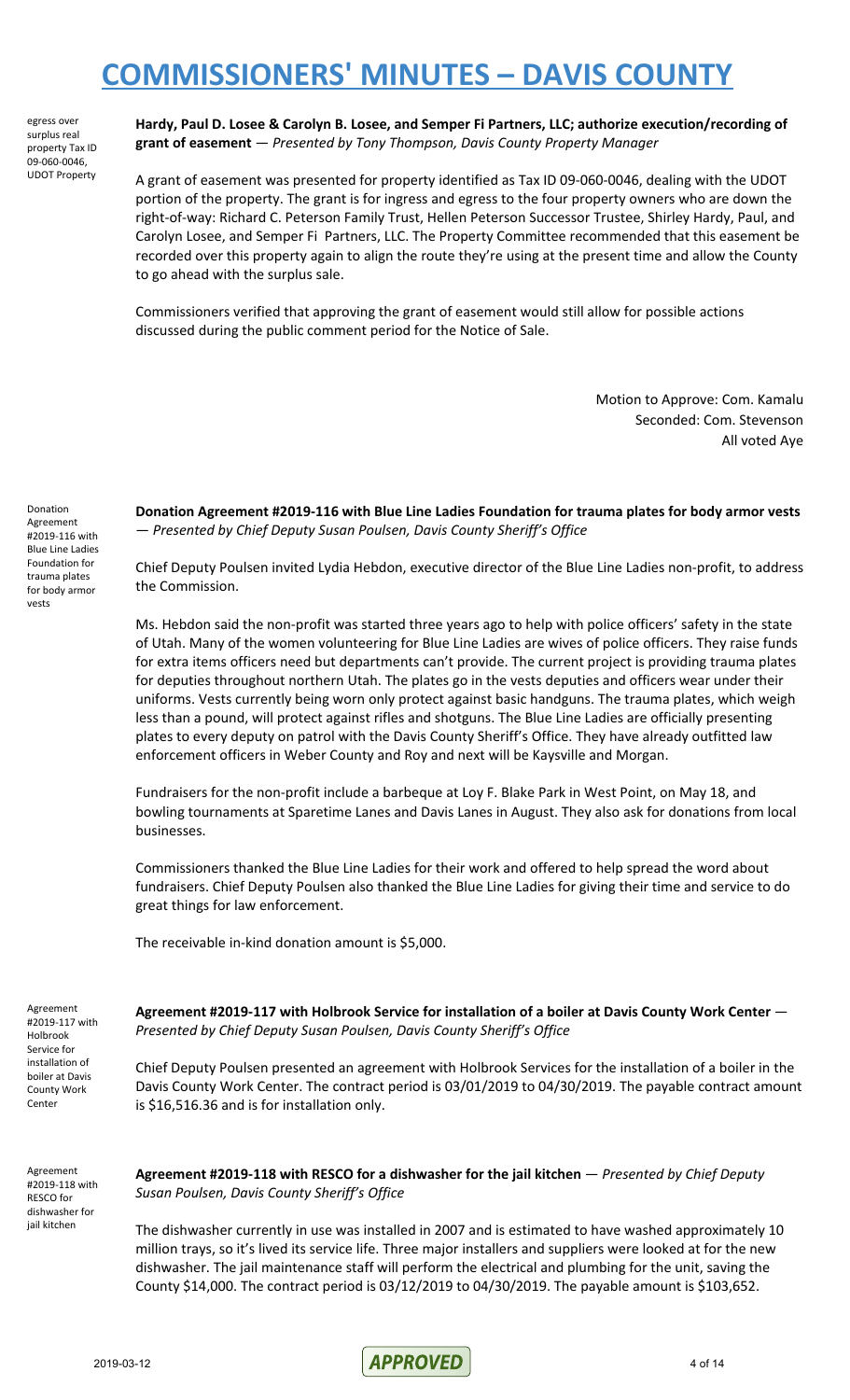Amendment #2019-119 with TruGreen, Ltd. Partnership for lawn fertilizer/weed and crabgrass control at DC Justice Complex

**Amendment #2019-119 with TruGreen, Ltd. Partnership for lawn fertilizer/weed and crabgrass control at DC Justice Complex** — *Presented by Chief Deputy Susan Poulsen, Davis County Sheriff's Office*

The contract is a renewal with TruGreen and is renewed every year because the company continually underbids others for lawn care services. The contract period is 03/05/2019 to 10/31/2019. The payable amount is \$3,400.

Agreement #2015-475-C with U.S. Forest Service for increased funding of FY 2019 Annual Operating Plan and Financial Plan

**Agreement #2015-475-C with the U.S. Forest Service for increased funding of FY 2019 Annual Operating Plan and Financial Plan to Cooperative Law Enforcement** — *Presented by Chief Deputy Susan Poulsen, Davis County Sheriff's Office*

This is a renewal of a contract agreement, which is reimbursable, with the U.S. Forest Service. The Forest Service pays the Sheriff's Office to provide law enforcement in U.S. Forest Service areas. The contract period is 10/01/2018 to 09/30/2019. The receivable amount is \$7,000.

Agreement #2019-120 with the State of Utah Surplus Property for a plan of operation to set terms regarding the transfer of excess DoD personal property to law enforcement agencies

**Agreement #2019-120 with the State of Utah Surplus Property for State plan of operation to set terms/conditions regarding the transfer of excess Department of Defense personal property to law enforcement agencies** — *Presented by Chief Deputy Susan Poulsen, Davis County Sheriff's Office*

This agreement is regarding federal surplus property through the military Law Enforcement Support Office (**LESO**) program. It started on Oct. 28, 2009, and has been renewed each year to provide rifles/M16s for patrol deputies at the Sheriff's Office. Currently, the majority of them are used for training purposes. The intent is to return several that are not in use, but the agreement is being continued because the Sheriff's Office does now have in its possession 54 of the Fed's guns. There are no dates or dollar amounts associated with this agreement.

Summary List #2019-121 of Career Observation and Ride-Along programs (30) with Davis County Sheriff's **Office** 

**Summary List #2019-121 of Career Observation and Ride-Along programs (30) with Davis County Sheriff's Office** — *Presented by Chief Deputy Susan Poulsen, Davis County Sheriff's Office*

A summary list of Ride-Alongs was presented with names of people that have gone through the background check for the Bureau of Criminal Identification (BCI) permissions. The contract period is 03/01/2019 to 02/28/2020. There is no dollar amount associated with this list.

> Motion to Approve Items Presented: Com. Kamalu Seconded: Com. Stevenson All voted Aye

Agreement #2019-122 with Gonzo Boat Rentals and Tours for boat rentals for 2019 Great Salt Lake Bird Festival trips

**Agreement #2019-122 with Gonzo Boat Rentals and Tours for boat rentals for 2019 Great Salt Lake Bird Festival trips** — *Presented by Neka Roundy, Davis County Community & Economic Development Specialist*

Three contracts related to the upcoming Great Salt Lake Bird Festival were presented. This first contract is with Dave Ghizzone of Gonzo Boat Rentals and Tours. He is providing a lunch cruise and dinner cruise out of the Great Salt Lake Marina as he has done for several years. The contract period is 05/16/2019 to 05/19/2019. The payable amount is up to \$3,000.

Agreement #2019-123 with Rosemary Mosco as keynote speaker and field trip co-leader at the 2019 Great Salt Lake Bird Festival

**Agreement #2019-123 with Rosemary Mosco as keynote speaker and field trip co-leader at the 2019 Great Salt Lake Bird Festival** - *Presented by Neka Roundy, Davis County Community & Economic Development Specialist*

Rosemary Mosco is a cartoonist from the Boston area. She teaches about conservation through her art which often features wildlife and birds. She's going to do a workshop and some field trips for the Great Salt Lake Bird Festival as well as the keynote address. The contract period is 05/16/2019 to 05/19/2019. The payable amount is \$1,000 plus meals and roundtrip air transportation from Boston.

2019-03-12 5 of 14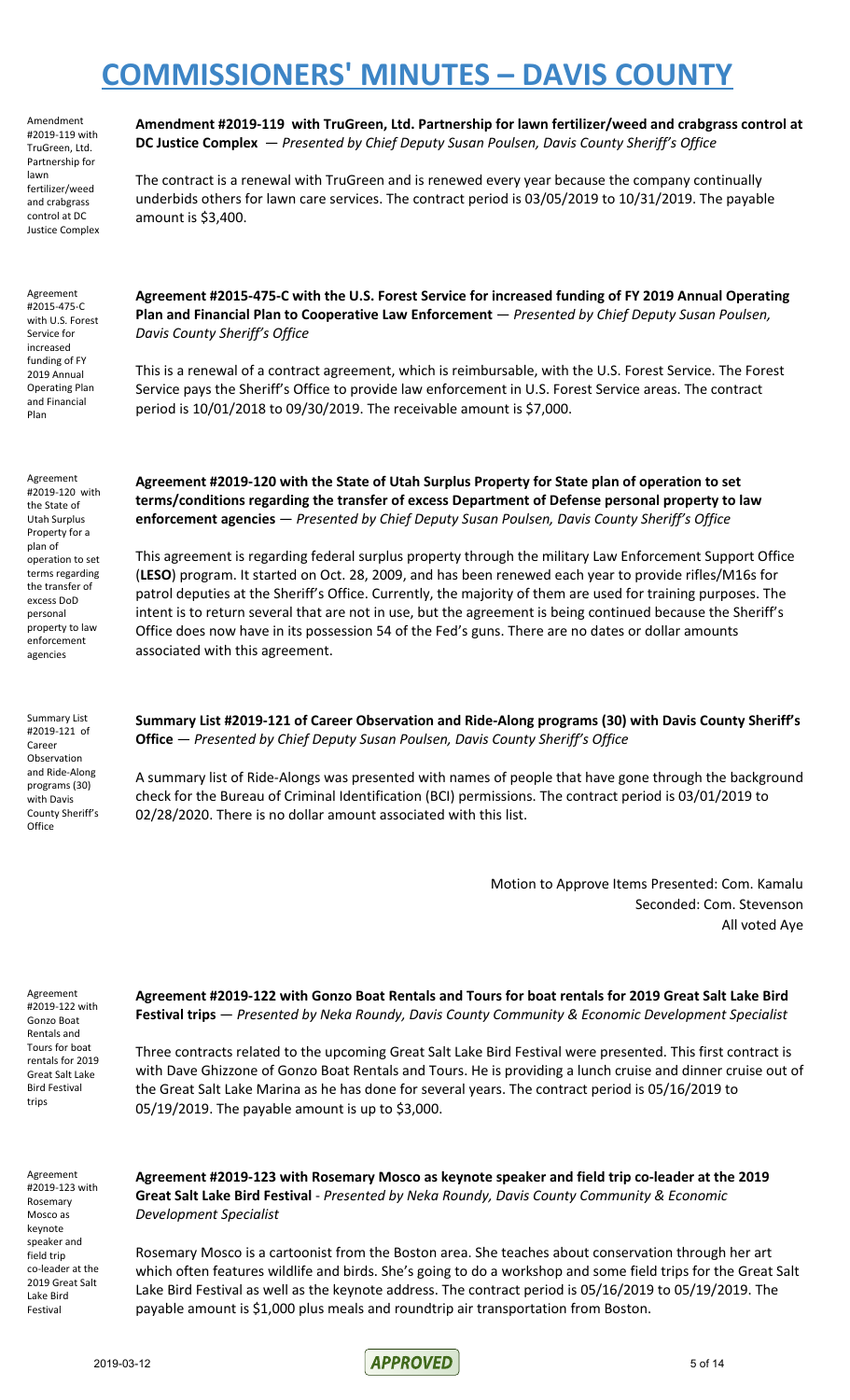Agreement #2019-124 with Utah Division of Wildlife Resources for grant funding to support visitor transportation for wildlife viewing at 2019 Great Salt Lake Bird Festival

Agreement #2019-125 with Chadwick Booth & Co. for sponsorship of the "County Seat" program

**Agreement #2019-124 with the Utah Division of Wildlife Resources for grant funding to support visitor transportation for wildlife viewing at the 2019 Great Salt Lake Bird Festival** — *Presented by Neka Roundy, Davis County Community & Economic Development Specialist*

This grant agreement with the Utah Division of Wildlife Resources allows them to give the Great Salt Lake Bird Festival \$3,000 in lieu of providing vans as they heretofore have done. The contract period is 02/01/2019 to 05/20/2019. The receivable amount is \$3,000.

Commissioners asked how ticket sales for the Great Salt Lake are going and if it is the same people buying tickets each year. Neka reported that tickets are online; almost 900 have been sold and she hopes to sell a couple hundred more. There are many repeat customers but also many coming from different states than in the past. This year, people are coming from Tennessee and Minnesota.

Last week, someone from Vernal contacted Neka about including that city on a field trip. She said there are many counties included from Northern Utah and left the conversation open. Maybe the State of Utah could have a week of birding activities.

> Motion to Approve Items Presented: Com. Stevenson Seconded: Com. Kamalu All voted Aye

**Agreement #2019-125 with Chadwick Booth & Co. for sponsorship of the "County Seat" program** — *Presented by Jeff Oyler, Davis County Planning Manager*

Chadwick Booth & Company has contracted with Davis County to sponsor commercial posts highlighting different things in Davis County. There are periodic spotlights with Commissioners or somebody else appearing two or three times a year on the "County Seat" program. This contract is to renew sponsorship for 2019. The contract period is 01/01/19 to 12/31/19. The payable contract amount is \$26,000 in four installments of \$6,500 each.

Commissioners noted that the contract allows Davis County to create commercials that run during the program and asked if that has been done. They were informed that Chadwick Booth & Co. creates the commercials with their people, but the County has some input on how those commercials are done. There were three different commercials created in 2018, but Jeff didn't know if they've been updated for 2019.

In response to a question, Jeff said he knows it is expensive and other counties have looked at the return on their investment. It is something Davis County should evaluate moving forward. Commissioners also asked for data on how many people watch the program, and how many views have been recorded on YouTube. Jeff said he would ask the company to provide that information.

> Motion to Approve: Com. Stevenson Seconded: Com. Kamalu All voted Aye

Summary List #2019-126 of donated materials (15) **Summary List #2019-126 of donated materials (15)** — *Presented by Chris Sanford, Davis County Library Director*

This is a summary list of donated items. Very often, citizens will donate materials to the library and most are anonymous donations of books/materials placed in the book drop. In compliance with the County's donation policy, donations in excess of \$50 are reported to the Commission every quarter. The value of donations is assessed using book sale costs of \$1 for a hardback book or 25 cents for paperback. This list includes two boxes of packing tape (144 rolls) donated by a UPS driver; the value for these items was set at \$420 after working with the purchasing manager and civil attorney to find comparables online. The contract period is 12/01/2018 to 02/28/2019. The total receivable amount is \$1,769.25.

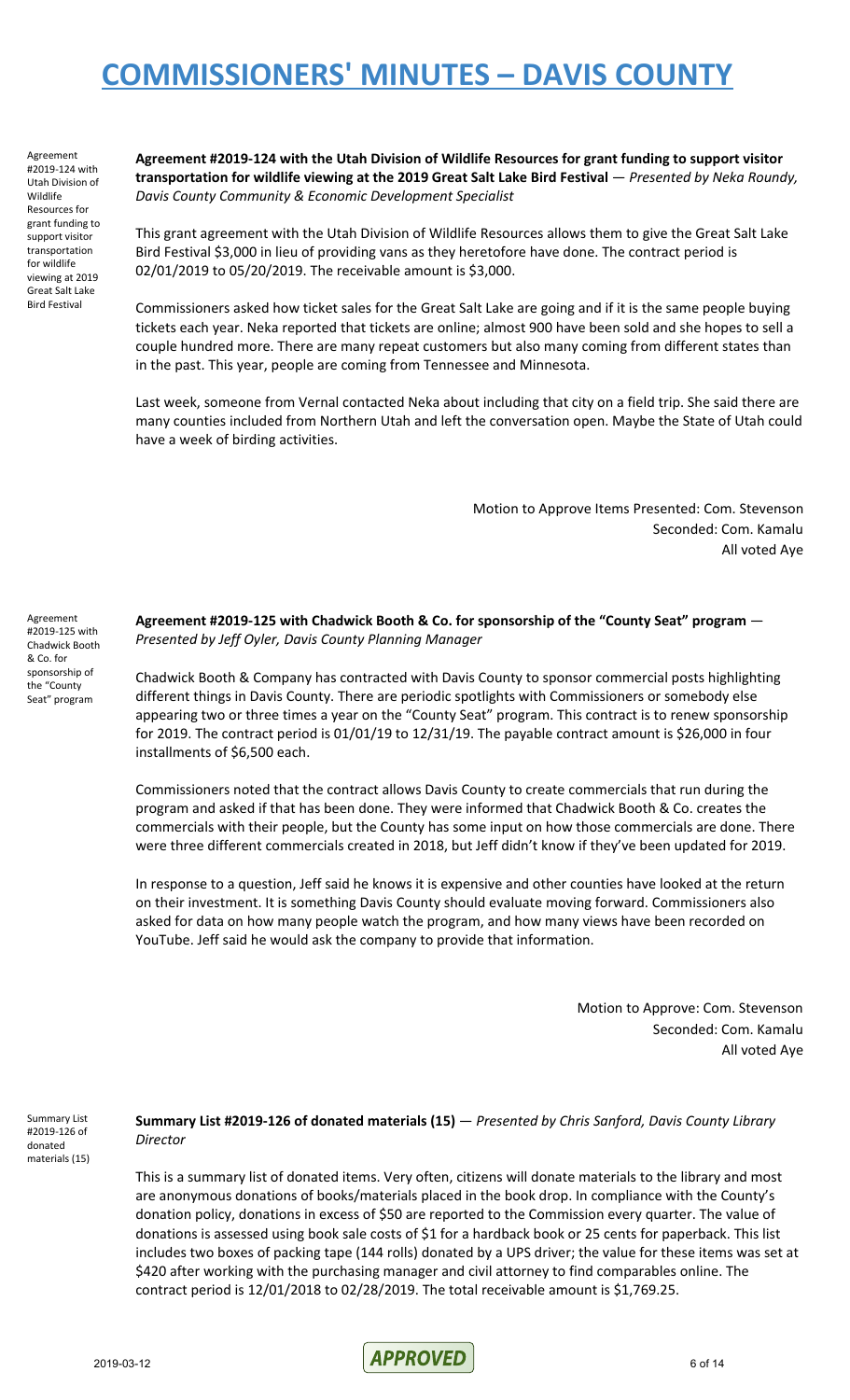Summary List #2019-127 of low-dollar, low-risk agreements (19)

**Summary List #2019-127 of low-dollar, low-risk agreements (19)** — *Presented by Chris Sanford, Davis County Library Director*

The low-dollar, low-risk contracts on this summary list are almost all exclusively for Summer Reading and Beyond Books programs. The contract period is 01/08/2019 to 07/22/2019. The payable amount is \$3,675.

> Motion to Approve Items Presented: Com. Kamalu Seconded: Com. Stevenson All voted Aye

Rescind Agreement #2019-066-A with Comcast Business for covert line 25mhps at Tech Center, Kaysville

**Rescind Agreement #2019-066-A with Comcast Business for covert line 25mhps at Tech Center, Kaysville** — *Presented by Blaine Smith, IS Software Manager, in place of Davis County Information Systems Director Mark Langston*

Four items were presented in relation to agreements with Comcast Business. Two of those items were to rescind agreements made previously and signed in February. The other two are to put those agreements back in place with a corrected address.

This rescinds Agreement #2019-066 with Comcast Business for a covert line at the Tech Center in Kaysville.

Rescind Agreement #2019-067-A with Comcast Business for business internet – COAX **Rescind Agreement #2019-067-A with Comcast Business for business internet – COAX** — *Presented by Blaine Smith, IS Software Manager, in place of Davis County Information Systems Director Mark Langston*

This rescinds Agreement #2019-067 with Comcast Business for a business line (COAX) at the Tech Center.

Agreement #2019-128 with Comcast Business for a covert line to Tech Center in Kaysville

**Agreement #2019-128 with Comcast Business for a covert line to the Tech Center in Kaysville** —*Presented by Blaine Smith, IS Software Manager, in place of Davis County Information Systems Director Mark Langston*

The contract period is 03/05/2019 to 03/05/2021. The payable amount is \$86.90 monthly.

Agreement #2019-129 with Comcast Business for attorney move to Tech Center in Kaysville

**Agreement #2019-129 with Comcast Business for attorney move to Tech Center in Kaysville** — *Presented by Blaine Smith, IS Software Manager, in place of Davis County Information Systems Director Mark Langston*

The contract period is 03/05/2019 to 03/05/2021. The payable amount is \$86.90 monthly with a \$99 installation fee.

> Motion to Approve Items Presented: Com. Stevenson Seconded: Com. Kamalu All voted Aye

Tabled Agreement with Jacobs Engineering Group, Inc. to provide environmental review services **Tabled Agreement with Jacobs Engineering Group, Inc. to provide environmental review services for Community Development Block Grant (CDBG) applications** — *Presented by Stephen Lyon, Davis County Grants Administrator*

This item was tabled.

Sub-grantee Agreement #2019-130 with The Road Home **Sub-grantee Agreement #2019-130 with The Road Home Community Shelter and Resource Center for Community Development Block Grant program funding for FY18-19 operating expenses** — *Presented by Stephen Lyon, Davis County Grants Administrator*

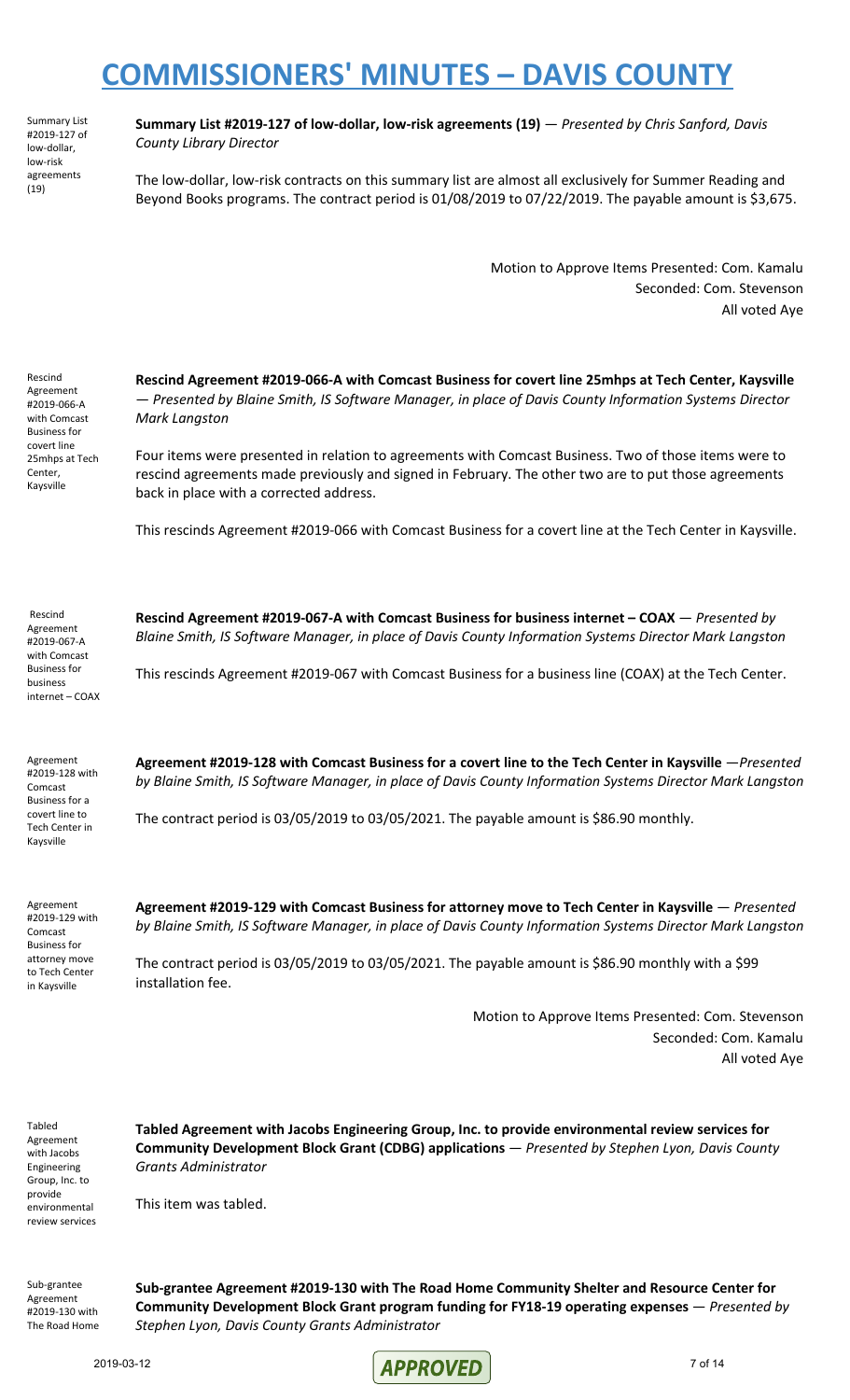Community Shelter and Resource Center for CDBG program funding for FY18-19 operating expenses

This is the last Community Development Block Grant (CDBG) agreement for past years. The contract period is 01/07/2018 to 06/30/2019. The payable amount is \$12,000.

> Motion to Approve: Com. Kamalu Seconded: Com. Stevenson All voted Aye

Agreement #2019-131 with System Service Specialists, Inc. for fire alarm and related services, updated contract language and administration of fire panel systems, security systems and panic buttons

**Agreement #2019-131 with System Service Specialists, Inc. for fire alarm and related services, updated contract language and administration of fire panel systems, security systems and panic buttons** — *Presented by Mack McDonald, Davis County Facilities Director*

System Service Specialists (SSS) provide fire inspection services for all County facilities; these are mandatory inspections required by fire code. They also provide panic button and security systems in several County buildings. This contract renews annually. The original contract for the inspection side of the service was \$11,000. An additional \$30,500 has been included to replace the fire panel in the Administration Building and get the system back to code. The fire panel has never functioned. Multiple companies have tried to get it out of system test mode but have been unable to, so it won't pick up specific alarms for sensors in the building.

In answer to a question about why the fire panel couldn't be taken care of through warranty, Commissioners were told the County didn't find out about the problem until three years ago when SSS was hired. They started going through the system and found it was still in test mode from when the building was constructed.

The contract period is 12/01/2017 to 12/31/2019. The payable amount is \$11,000 and \$30,500.

Change Order #2018-546-D with R & O Construction Company – Syracuse Northwest Library remodel and expansion

**Change Order #2018-546-D with R & O Construction Company for the Syracuse Northwest Library remodel and expansion** — *Presented by Mack McDonald, Davis County Facilities Director*

A second change order for the Syracuse Library remodel and expansion project was presented. This change order is related to value engineering that removed some steel in the building addition, in hopes of saving money, but now some of it has to be added back. There are also miscellaneous items including changes to a railing system to keep kids safe In the play area and a couple of deductions. These changes aren't to the scope of the project but are related to issues of constructability. The contract period is 11/13/2018 to 12/31/2020. The payable amount is \$15,814.78 [total contract amount is \$4,522,143.67].

> Motion to Approve: Com. Kamalu Seconded: Com. Stevenson All voted Aye

Agreement #2019-132 with Pfun Entertainment LLC for a mountain bike stunt show at 2019 Davis County Fair

**Agreement #2019-132 with Pfun Entertainment LLC for a mountain bike stunt show at the 2019 Davis County Fair** — *Presented by Dave Hansen, Davis County Legacy Events Center Director, in place of Legacy Events Center Event Coordinator Stephanie Davis-Medlin*

This contract is with Robbie PFunder, of Pfun Entertainment, for a mountain bike stunt show during the Davis County Fair. After meeting him and watching his presentation and videos at a convention, it was decided that the show could be a good attraction for the fair. Commissioners noted that there are many mountain bikers in our area, especially at the high schools, so it may be worth promoting with that in mind. The contract period is 08/11/2019 to 08/19/2019. The payable amount is \$3,600.

Agreement #2019-142 with Monroe Magnuson for RMPRA rodeo

**Agreement #2019-142 with Monroe Magnuson for RMPRA rodeo announcer at the 2019 Davis County Fair** — *Presented by Dave Hansen, Davis County Legacy Events Center Director*

 $\sqrt{APPROVED}$  8 of 14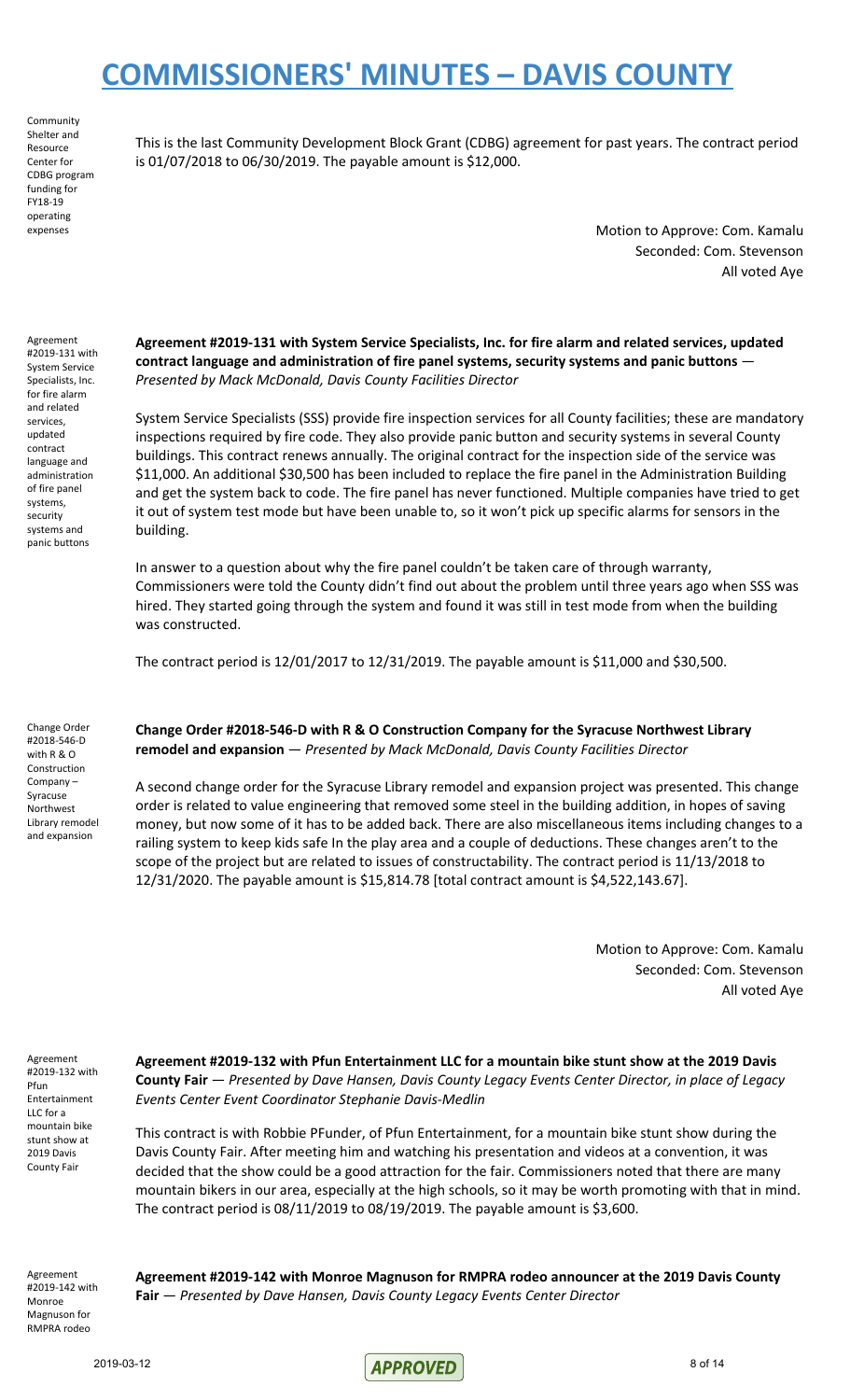announcer at 2019 Davis County Fair

Monroe Magnuson is a rodeo announcer for Rocky Mountain Professional Rodeo Association (RMPRA). Davis County has hired him as the rodeo announcer for the Davis County Fair for the past four or five years, and he will be back again this year. His rates rarely go up, but the amount of this contract is an increase of \$100 over last year. The contract period is 08/16/2019 to 08/17/2019. The receivable amount is \$1,300.

Agreement #2019-143 with Utah State University Extension for rental space for equestrian and livestock activities

**Agreement #2019-143 with Utah State University Extension for rental space for equestrian and livestock activities** — *Presented by Dave Hansen, Davis County Legacy Events Center Director*

This agreement with Utah State University is for equestrian events and livestock activities. There will be practices that lead up to horse shows and training for 4-H leaders and kids on the proper handling of livestock. The contract covers various dates from 04/01/2019 to 08/10/2019. This contract is neither payable nor receivable due to a master agreement with 4-H.

Summary List #2019-144 of agreements for space rentals at the Legacy Events Center

**Summary List #2019-144 of agreements (15) for space rentals at the Legacy Events Center** — *Presented by Dave Hansen, Davis County Legacy Events Center Director*

This summary list of agreements includes several RV space rentals related to dog shows. There are also agreements for lacrosse events and a homeschool prom. The contract dates range from 02/14/19 to 10/20/19. The total receivable amount is \$4,268.

> Motion to Approve: Com. Kamalu Seconded: Com. Stevenson All voted Aye

**Agreement #2019-133 with Christian Salines for rental space for a private event** — *Presented by Mike Moake, Davis County Legacy Events Center Marketing Manager*

Christian Salines is renting space for a privately hosted event. The contract period is 06/14/2019 to 06/16/2019. The receivable amount is \$3,220.

*Moake, Davis County Legacy Events Center Marketing Manager*

Agreement #2019-134 with MetaSports FC for rental space for spring soccer games

Agreement #2019-133 with Christian Salines for rental space for private event

Agreement #2019-135 with MetaSports FC for rental space for summer

soccer games

This agreement is for spring soccer games at the Legacy Events Center facility. The contract period is 03/18/2019 to 05/15/2019. The receivable amount is \$6,205.

**Agreement #2019-134 with MetaSports FC for rental space for spring soccer games** — *Presented by Mike*

**Agreement #2019-135 with MetaSports FC for rental space for summer soccer games** — *Presented by Mike Moake, Davis County Legacy Events Center Marketing Manager*

This agreement is for summer soccer games at the Legacy Events Center facility. The contract period is 06/17/2019 to 08/19/2019. The receivable amount is \$4,005.

Agreement #2019-136 with Shauna Reid for rental space for the "Back to Bethlehem" Christmas event **Agreement #2019-136 with Shauna Reid for rental space for the "Back to Bethlehem" Christmas event** — *Presented by Mike Moake, Davis County Legacy Events Center Marketing Manager*

"Back to Bethlehem" is a nondenominational Christmas exhibit. County space was rented for the event last year, and the contracting entity wanted to come back this year in the Legacy Events Center. It is being held mid-week to work it into the building's schedule. The contract period is 12/02/2019 to 12/04/2019. The receivable amount is \$2,440.

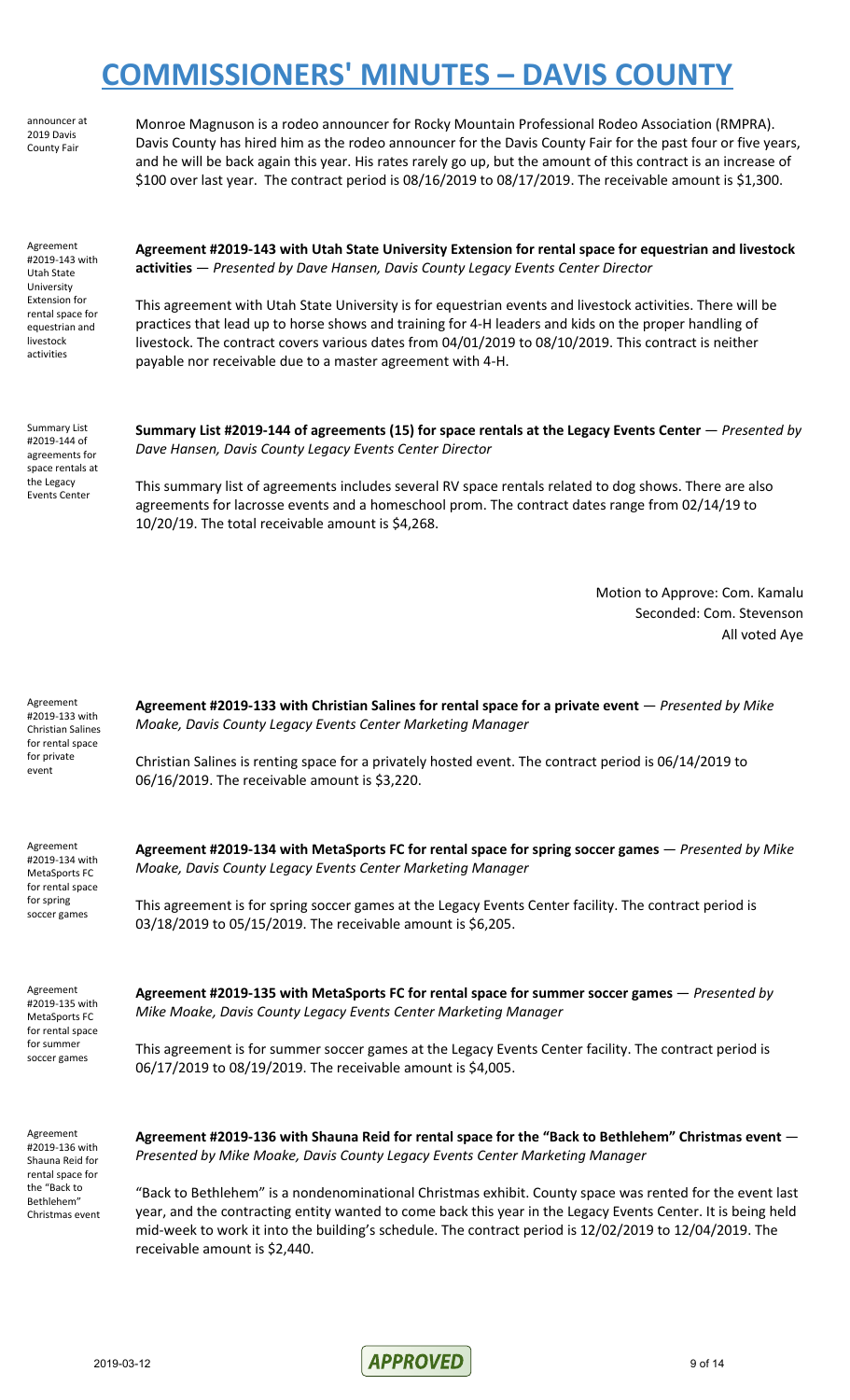Agreement #2019-137 with Simple Treasures for rental space for craft boutique March 2020

**Agreement #2019-137 with Simple Treasures for rental space for a craft boutique in March of 2020** — *Presented by Mike Moake, Davis County Legacy Events Center Marketing Manager*

The contract period is 03/09/20120 to 03/14/2020. The receivable amount is \$6,220.

Agreement #2019-138 with Simple Treasures for rental space for craft boutique May 2020

**Agreement #2019-138 with Simple Treasures for rental space for a craft boutique in May of 2020** — *Presented by Mike Moake, Davis County Legacy Events Center Marketing Manager*

The contract period is 05/04/2020 to 05/09/2020. The receivable amount is \$6,220.

Agreement #2019-139 with Simple Treasures for rental space for craft boutique September 2020

**Agreement #2019-139 with Simple Treasures for rental space for a craft boutique in September of 2020** — *Presented by Mike Moake, Davis County Legacy Events Center Marketing Manager*

The contract period is 09/14/2020 to 09/19/2020. The receivable amount is \$6,220.

Agreement #2019-140 with Utah Ducks Unlimited for rental space for a fundraising event

Agreement #2019-141 with Utah Sports Car Club of America for rental space/parking lot for course driving

**Agreement #2019-140 with Utah Ducks Unlimited for rental space for a fundraising event** — *Presented by Mike Moake, Davis County Legacy Events Center Marketing Manager*

The contract period is 06/08/2019 to 06/08/2019. The receivable amount is \$2,165.

**Agreement #2019-141 with Utah Sports Car Club of America for rental space/parking lot for course driving** — *Presented by Mike Moake, Davis County Legacy Events Center Marketing Manager*

This car club rents the Legacy Events Center parking lot to do a driving course. The beginning contract day is March 10, 2019, but that date was canceled because of bad weather and will be rescheduled. The contract period is 03/10/2019 to 06/30/2019. The receivable amount is \$10,200.

Commissioners asked if there are ever problems collecting money due for rentals. They were informed that it's generally not an issue because contracting entities put money down in advance on credit cards. The cards are put in the system and can be charged if necessary.

> Motion to Approve: Com. Stevenson Seconded: Com. Kamalu All voted Aye

Tabled donation agreement with Intermountain Healthcare for prediabetes and diabetes reduction program

**Tabled donation agreement with Intermountain Healthcare for financial support for reduction of prediabetes and diabetes through National Diabetes Prevention Program (DPP) for low-income and uninsured community members** — *Presented by Brian Hatch, Davis County Health Department Director*

This agenda item was tabled and will be presented at a later date.

Amendment #2018-106-B with Utah Dept. of Health for increase in 2019 funding for HIV Prevention Activities and replace Attachment A

**Amendment #2018-106-B with the Utah Department of Health for an increase of 2019 funding for HIV Prevention Activities and to replace Attachment A** — *Presented by Brian Hatch, Davis County Health Department Director*

The HIV Prevention contract provides funding to help the County with HIV prevention and control measures for cases that arise. The contract period is 01/01/2019 to 12/31/2019. The receivable amount is \$23,500.

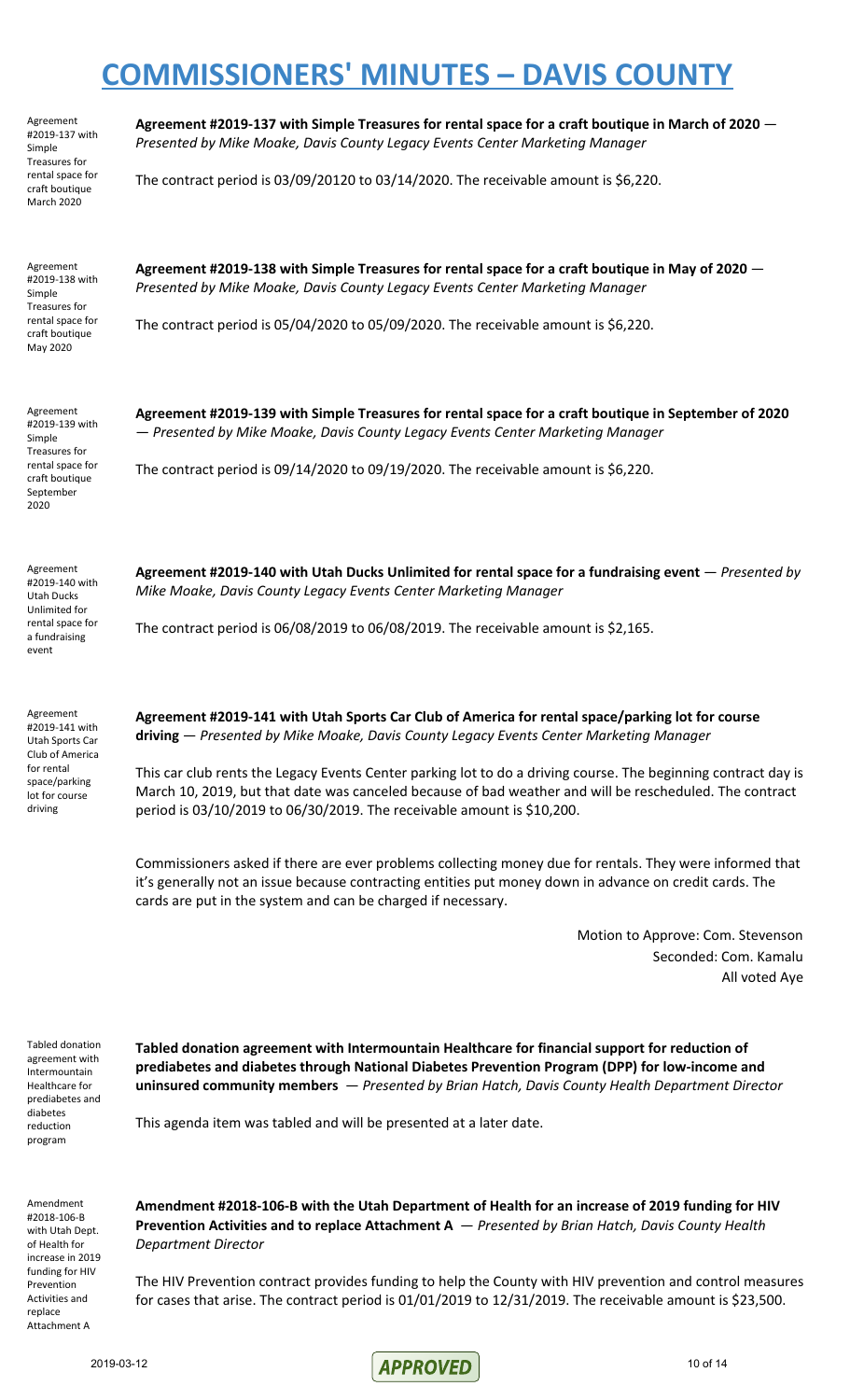Agreement #2019-145 with Utah Department of Health to provide 2019 funding for disease intervention services and Sexually Transmitted Disease (STD) testing

**Agreement #2019-145 with the Utah Department of Health to provide 2019 funding for disease intervention services and Sexually Transmitted Disease (STD) testing** — *Presented by Brian Hatch, Davis County Health Department Director*

This contract helps the County perform STD control activities by providing federal money passed down through the Centers for Disease Control and Prevention (CDC) and the State to the County. This is the first funding of a 5-year contract. It was noted that among disease burdens to the County, STDs top the list. The contract period is 01/01/2019 to 12/31/2023. The receivable amount is \$18,000.

> Motion to Approve: Com. Kamalu Seconded: Com. Stevenson All voted Aye

Resolution #2019-146 approving the interlocal cooperation agreement between Bountiful City and Davis County for Redistribution of 911 tax revenues

**Resolution #2019-146 approving the interlocal cooperation agreement between Bountiful City and Davis County for Redistribution of 911 tax revenues** — *Presented by Curtis Koch, Davis County Clerk/Auditor*

Commissioners were asked to consider a resolution to approve an interlocal agreement between Davis County and Bountiful City to redistribute 911 tax revenues. On July 1, 2018, Centerville City chose to contract with Bountiful for 911 services. As a result, the revenue from 911 taxes needs to be redistributed to them but the Utah State Tax Commission has no way to do that. The County is agreeing to redistribute that revenue over the next three years using the averaging in the formula to estimate expenses.

Interlocal Cooperation Agreement #2019-146 between Bountiful City and Davis County for Redistribution of 911 tax revenues

Amendment #1999-067-C with Utah Department of Administrative Services/Divisio n of Facilities Construction and Management to provide additional 10 year lease of Adult Probation and Parole (AP&P) facility with increased rent and operation and maintenance fees

**Interlocal Cooperation Agreement #2019-146 between Bountiful City and Davis County for Redistribution of 911 tax revenues** — *Presented by Curtis Koch, Davis County Clerk/Auditor*

This item is the interlocal cooperation agreement between Davis County and Bountiful City to redistribute 911 tax revenues. [The contract period is 07/01/2019 to 01/31/2022. The payable amount is \$255,000.]

**Amendment #1999-067-C with the Utah Department of Administrative Services/Division of Facilities Construction and Management for an additional 10 year lease of the Adult Probation and Parole (AP&P) facility with increased rent and operation and maintenance fees** — *Presented by Curtis Koch, Davis County Clerk/Auditor*

This agreement is for an additional 10-year lease of the Adult Probation and Parole facility on the top floor of the Work Center. The County identified the need for a work center in the 1990s. At that time, the State offered funding to build the second story of that facility and to maintain, repair, or replace certain fixtures such as elevators and HVAC. The State has had two 10-year leases with the County. For the first 10 years, there was no annual per-square-foot rental fee because they built that structure on top of the building. During the second 10 years, the lease allowed for \$76,000 annually. This current lease brings the agreement in line with what the County is paying the State per square foot for attorneys' space. The State still maintains, repairs, or replaces agreed-upon fixtures, and the contract allows for operational and maintenance fees to be paid to the County. [The contract period is 07/01/2019 to 06/30/2029. The receivable amount is \$1,206,325.40.]

Settlement and Release Agreement #2019-147

#### **Settlement and Release Agreement #2019-147** — *Presented by Curtis Koch, Davis County Clerk/Auditor*

This agreement is part of the reduction in force that took place recently in the Clerk/Auditor's Office. [The contract period is 03/01/2019 to 04/01/2019. This contract is neither payable nor receivable.]

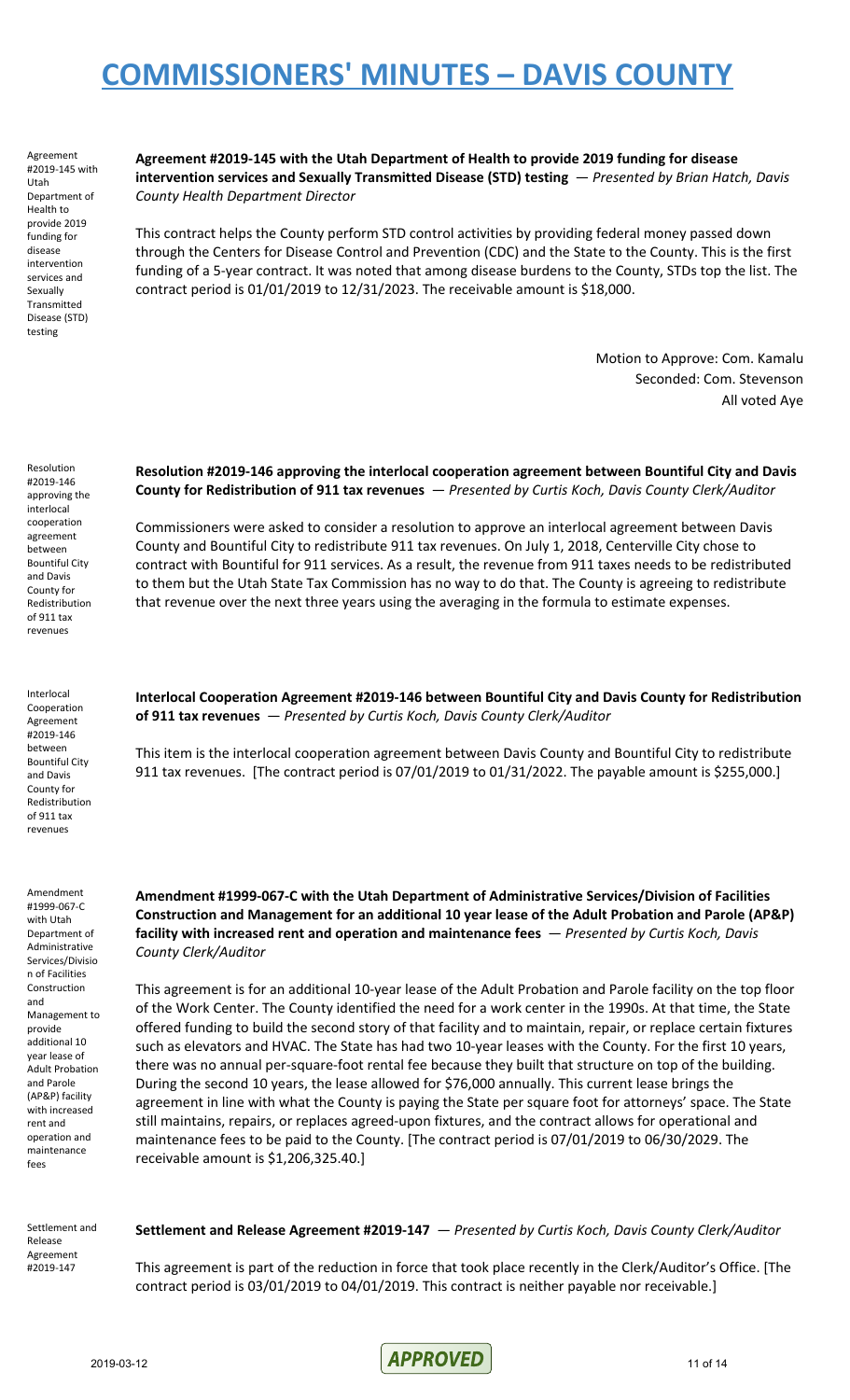Motion to Approve: Com. Stevenson Seconded: Com. Kamalu All voted Aye

Agreement #2019-148 with Converus, Inc. for deception detection services to be utilized by Sheriff's Office, Attorney's Office and Human Resources

**Agreement #2019-148 with Converus, Inc. for deception detection services to be utilized by Sheriff's Office, Attorney's Office and Human Resources** — *Presented by Neal Geddes, Davis County Chief Deputy Civil Attorney*

This is an agreement with Converus, Inc., also known as "EyeDetect," for deception detection services. This technology is less expensive than polygraph tests used to screen applicants for the Sheriff's Office and removes personal bias. Involuntary eye movements are tracked as applicants answer a series of questions in a 30-minute ocular motor deception test. It is anticipated this technology would be used by the Sheriff's Office, the Attorney's Office, and maybe by Human Resources for Pretrial Services. The contract period is 03/12/2018 to 03/11/2020. The receivable amount is \$17,250.

> Motion to Approve: Com. Kamalu Seconded: Com. Stevenson All voted Aye

Agreement #2019-149 with iNET Solutions LLC for independent contractor services for 2019 Tour of Utah

**Agreement #2019-149 with iNET Solutions LLC for independent contractor services for the 2019 Tour of Utah** — *Presented by Commissioner Stevenson*

This contract with iNET Solutions, identified as Randy Cook's company, is for coordination of Davis County's portion of the Tour of Utah. The contract period is 02/01/2019 to 08/15/2019. The payable amount is \$14,000.

> Motion to Approve: Com. Kamalu Seconded: Com. Stevenson All voted Aye

Amendment #2015-326-J with Utah Department of Human Services Division of Substance Abuse and Mental Health for increased Mental Health FY19 funding allocation for Family Resources Facilitator

**Amendment #2015-326-J with the Utah Department of Human Services/Division of Substance Abuse & Mental Health to Increase the Mental Health FY19 funding allocation for a Family Resource Facilitator (pass through to Davis Behavioral Health)** — *Presented by Commissioner Kamalu*

The purpose of this amendment is to increase the Mental Health FY19 funding allocation for a Family Resource Facilitator. This is pass-through funding to Davis Behavioral Health from the State. The contract period is 07/01/2019 to 06/30/2019. The receivable amount is a \$3,000 increase for total funding of \$6,199,309.

> Motion to Approve: Com. Stevenson Seconded: Com. Kamalu All voted Aye

Written Motion #2019-150 requesting the Board of Davis County Commissioners to authorize the Director of the Davis County Health Department to approve and sign certain agreements

**Written Motion #2019-150 requesting the Board of Davis County Commissioners authorize the Director of the Davis County Health Department to approve and sign certain agreements** — *Presented by Commissioner Elliott*

The beginning authorization date is 03/12/19.

Motion to Approve: Com. Stevenson Seconded: Com. Kamalu All voted Aye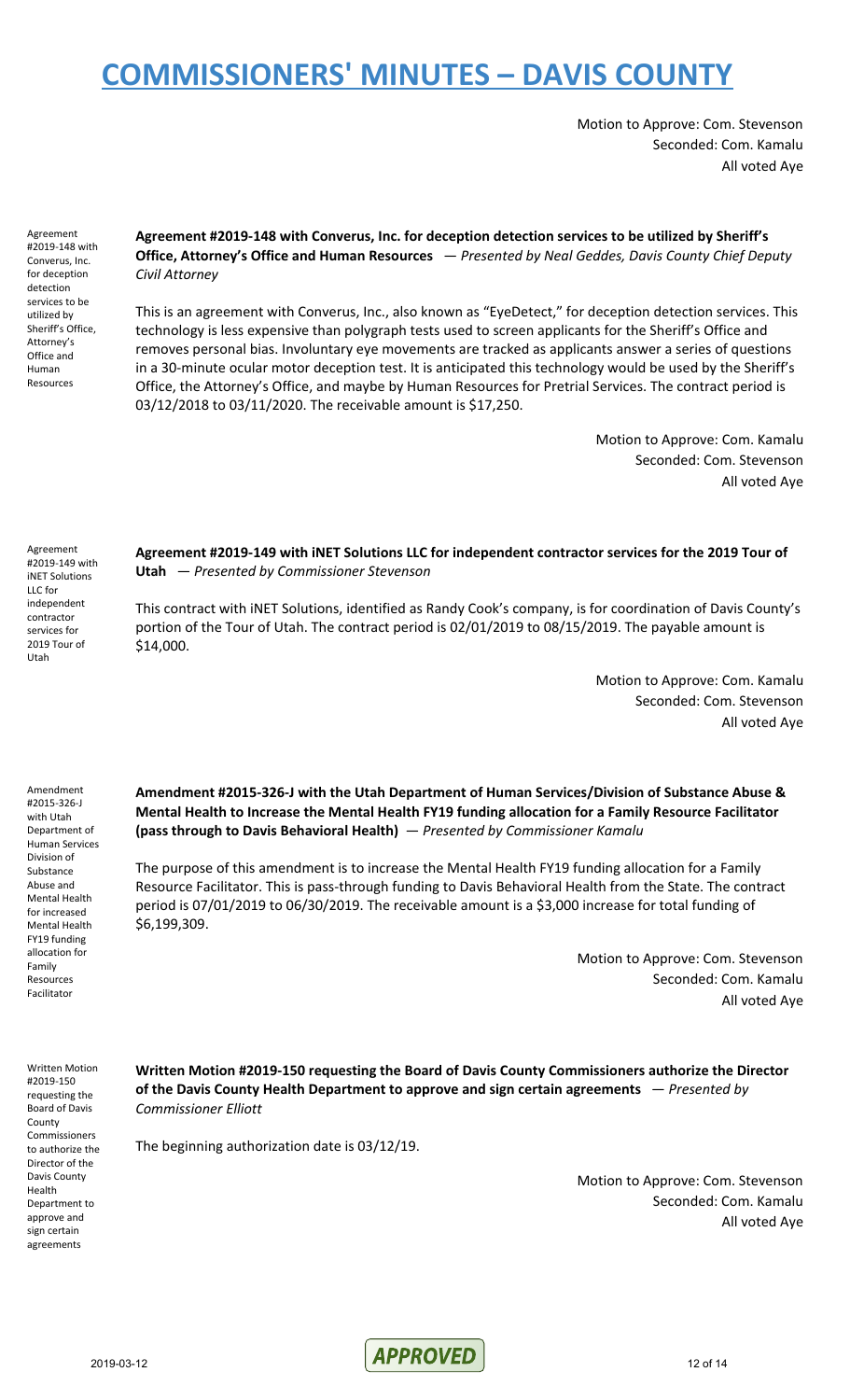**CONSENT ITEMS \_\_\_\_\_\_\_\_\_\_\_\_\_\_\_\_\_\_\_\_\_\_\_\_\_\_\_\_\_\_\_\_\_\_\_\_\_\_\_\_\_\_\_\_\_\_\_\_\_\_\_\_\_\_\_\_\_\_\_\_\_\_\_\_\_\_\_\_\_\_\_\_\_\_\_\_\_\_\_\_\_\_\_\_\_\_\_** Check Registers **Check Registers** Check Registers were approved. Motion to Approve: Com. Kamalu Seconded: Com. Stevenson All voted Aye Commission Meeting Minutes **Meeting Minutes** Meeting Minutes for February 12, 2019, were presented for approval. Motion to Approve: Com. Kamalu Seconded: Com. Stevenson All voted Aye Commissioner Kamalu moved to recess to Board of Equalization. Commissioner Stevenson seconded the motion. All voted Aye. **\_\_\_\_\_\_\_\_\_\_\_\_\_\_\_\_\_\_\_\_\_\_\_\_\_\_\_\_\_\_\_\_\_\_\_\_\_\_\_\_\_\_\_\_\_\_\_\_\_\_\_\_\_\_\_\_\_\_\_\_\_\_\_\_\_\_\_\_\_\_\_\_\_\_\_\_\_\_\_\_\_\_\_\_\_\_\_** Property Tax Register Property Tax Register matters were presented by Curtis Koch, Davis County Clerk/Auditor, as follows: Under Auditor's Adjustments, there was a report with various recommended approved appeals. Under Corrections, there were 12 veteran exemptions to abate taxes for the year 2018. Under Treasurer's Adjustments, there was a February write-off with various small dollar write-offs totaling \$2.87. Motion to Approve: Com. Stevenson Seconded: Com. Kamalu All voted Aye Commissioner Kamalu moved to reconvene Commission Meeting. Commissioner Stevenson seconded the motion. All voted Aye. **COMMISSION COMMENTS \_\_\_\_\_\_\_\_\_\_\_\_\_\_\_\_\_\_\_\_\_\_\_\_\_\_\_\_\_\_\_\_\_\_\_\_\_\_\_\_\_\_\_\_\_\_\_\_\_\_\_\_\_\_\_\_\_\_\_\_\_\_\_\_\_\_\_\_\_\_\_\_\_\_\_\_\_\_\_\_\_\_\_\_\_\_\_ Commissioner Kamalu** spoke of attending the National Association of Counties Legislative Conference in Washington, D.C. Commissioners have been representing the County at this conference annually. There are a lot of meetings, and there's a lot to learn. There are also opportunities to contribute, she said, adding that Commissioner Elliott serves on NACo's Rural Action Caucus. **Commissioner Elliott** said any county with a population under 500,000 is considered rural. He also serves on the Justice and Public Safety Board. **Commissioner Kamalu** said she and Commissioner Stevenson attended meetings on transportation and an urban caucus meeting. "It was really valuable being there," she said, adding her thanks to the offices of Congressman Chris Stewart and Senator Mitt Romney for visiting with them. **Commissioner Elliott** noted that Clerk/Auditor Curtis Koch was also at the conference and attended various meetings. Commissioner Elliott invited other comments from the dais; there were none.